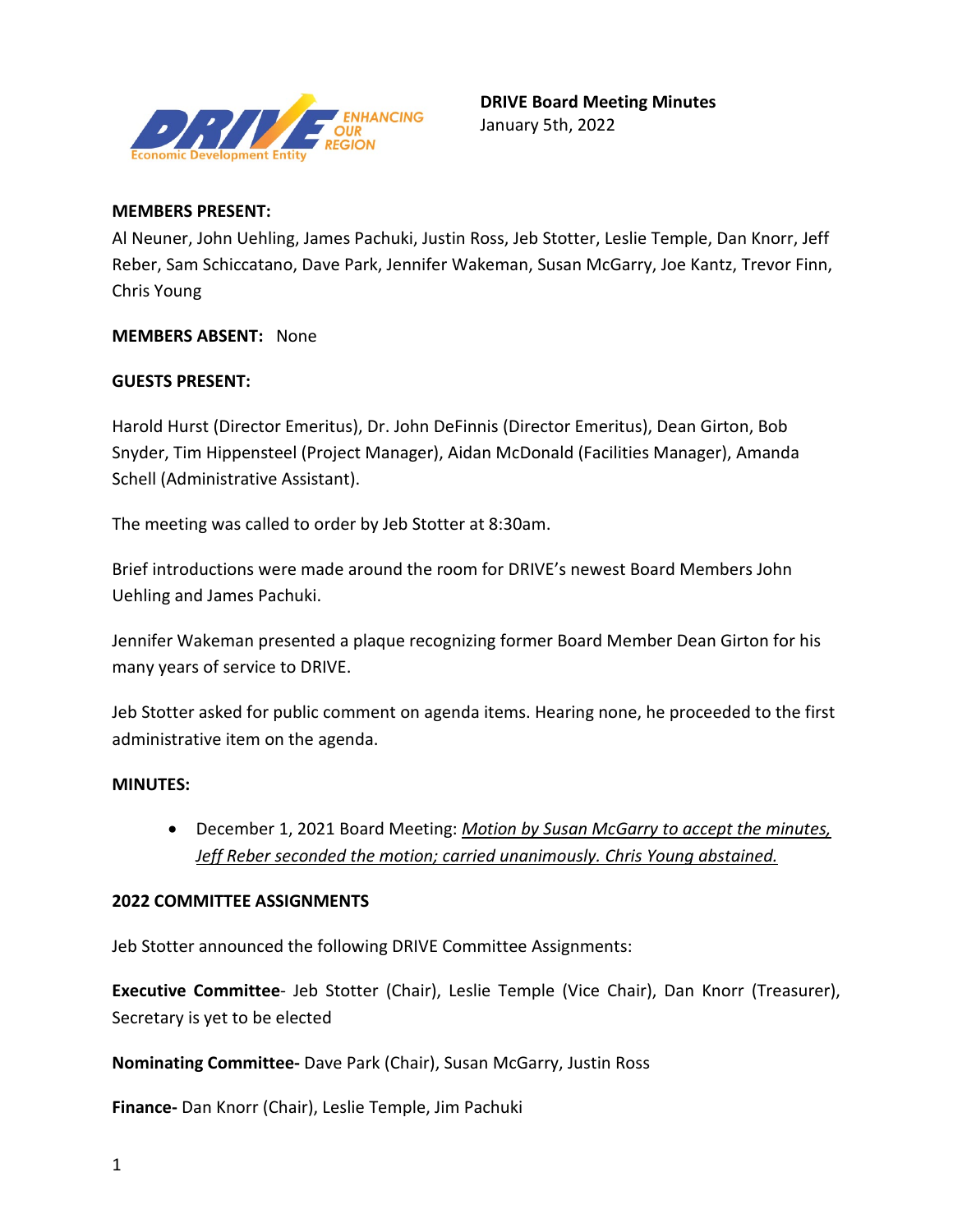#### **Property-** Al Neuner (Chair), Dave Park, Justin Ross

**Broadband-** Trevor Finn (Chair), Joe Kantz, Jeff Reber, Sam Schiccatano, John Uehling, Chris Young

Jeb Stotter noted that (per DRIVE's Articles of Agreement) no non-board members may sit or vote on a DRIVE Committee. However, members of the public are able to attend Committee meetings. Additionally, due to stipulations for Committee sizes in DRIVE's Article of Agreement, the size of some Committees may have changed.

#### **TREASURER'S REPORT**

Dan Knorr presented the Treasurer's Report, but noted that the October 2021 Financials had been distributed in error. The November 2021 reports will be sent via email after the conclusion of the Board meeting and will be presented for approval at February's Board meeting.

## **EXECUTIVE DIRECTOR'S REPORT**

Jennifer Wakeman reported co-hosting a recent site tour with FOCUS Central PA for Project Bezie that included a tour of four sites in Northumberland County for guests from the Netherlands. She also spent a day with Sen. John Gordner and his Chief-of-Staff Josh Funk as they travelled through the region announcing RACP grant awards. DRIVE serves as the applicant for a \$3 million RACP grant awarded to Benton Foundry. This is the largest grant ever awarded in Columbia County and will create 60 new jobs within the next 5 years. Other RACP grants awarded \$2 million to the City of Sunbury (for the former Celotex site) and \$1 million to Button Oil (for their propane terminal).

Jennifer next mentioned updates to ongoing projects Blizzard & Carousel, noting that the Project Updates file has been updated in the Board Packet.

Next Tim Hippensteel gave Broadband Project update. He relayed that 240 customers are currently being served, with 53, 143, 17, 15, and 12 being served in Columbia, Montour, Northumberland, Snyder, and Union respectively. Additionally, Centre Wisp internet provider has integrated into DRIVE's network and is marketing their services and will begin adding customers in the near future. Tim also relayed that there will be an upcoming ribbon-cutting event to recognize all of those that contributed to the success of the Broadband Project. This will be held on January 14<sup>th</sup>, 2022 at 11am at the Montour Preserve Environmental Education Center. Tim extended an invitation to all Board members and public guests.

Chris Young inquired if there were any future plans for expanding the range of the broadband network, noting some unserviceable areas in Columbia County. Additionally, Young relayed that Columbia County is interested in having the network evaluated by an outside party for network efficiency and deficiencies. Trevor Finn asked if the Board might be given more information on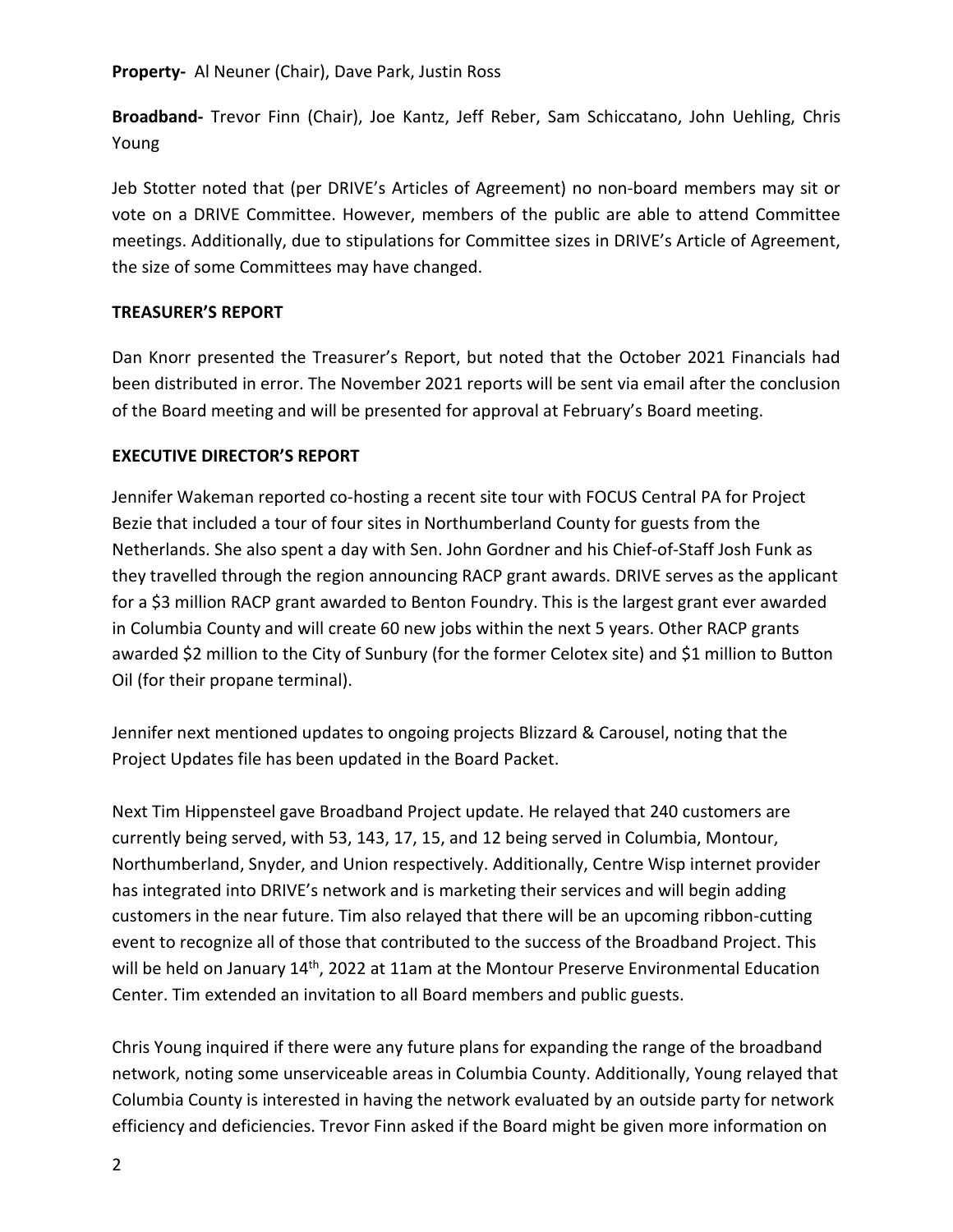the proposed evaluation, as well as the company performing it. Young agreed to collaborate on the evaluation.

Jennifer continued to report on recent FOCUS Central PA activity, noting their recent reorganization meeting and her reappointment as Board Chair for 2022. She informed the Board that their annual Industrial Development Forum is scheduled to take place on March 23, 2022 at Susquehanna University. Registration is \$20 and can be done through the FOCUS website.

Wakeman provided a StartUp Danville update about a recent ribbon-cutting event and that all locked offices have been rented in the space. Last, new Business Outreach Manager Amanda Craig Bradley will join the DRIVE team on January 17<sup>th</sup>.

## **PROPERTY COMMITTEE**

Aidan McDonald relayed that the Property Committee recently approved an easement proposed by the Danville Borough to run a water and sewer line through a small portion of DRIVE property for the development of residential housing. All costs will be covered by the Borough.

## *Motion to approve the signing of an easement with the Danville Borough for water/sewer lines through DRIVE property made by Leslie Temple, seconded by Al Neuner; carried unanimously.*

Next, Aidan McDonald introduced a Property Committee proposal to renovate an approximately 9,000 sq. ft. portion of the DRIVE offices in order to rent private offices and create a co-working environment. The Committee has approved the use of \$100,000 to renovate 11 private offices and the common area nearest to them in order to rent them for private use. DRIVE will be the proposed General Contractor and the work will be completed by the end of the first quarter of 2022. Aidan presented a Cash Flow Analysis of the project to show its profitability.

Chris Young inquired if this project was driven by request. Aidan affirmed that there is definitely demand for this type of environment, noting that all StartUp Danville private offices were rented very quickly upon completion.

Susan McGarry mentioned a similar private office rental building owned by a family member out of state and inquired about amenities included in the rentals.

*Motion to approve the use of \$100,000 to renovate approx.. 9,000 sq. ft. including 11 private offices for future rental made by Trevor Finn, seconded by Dave Park; carried unanimously.*

## **Old Business**

Jennifer Wakeman presented a draft of the acceptance letter on behalf of the Benton Foundry